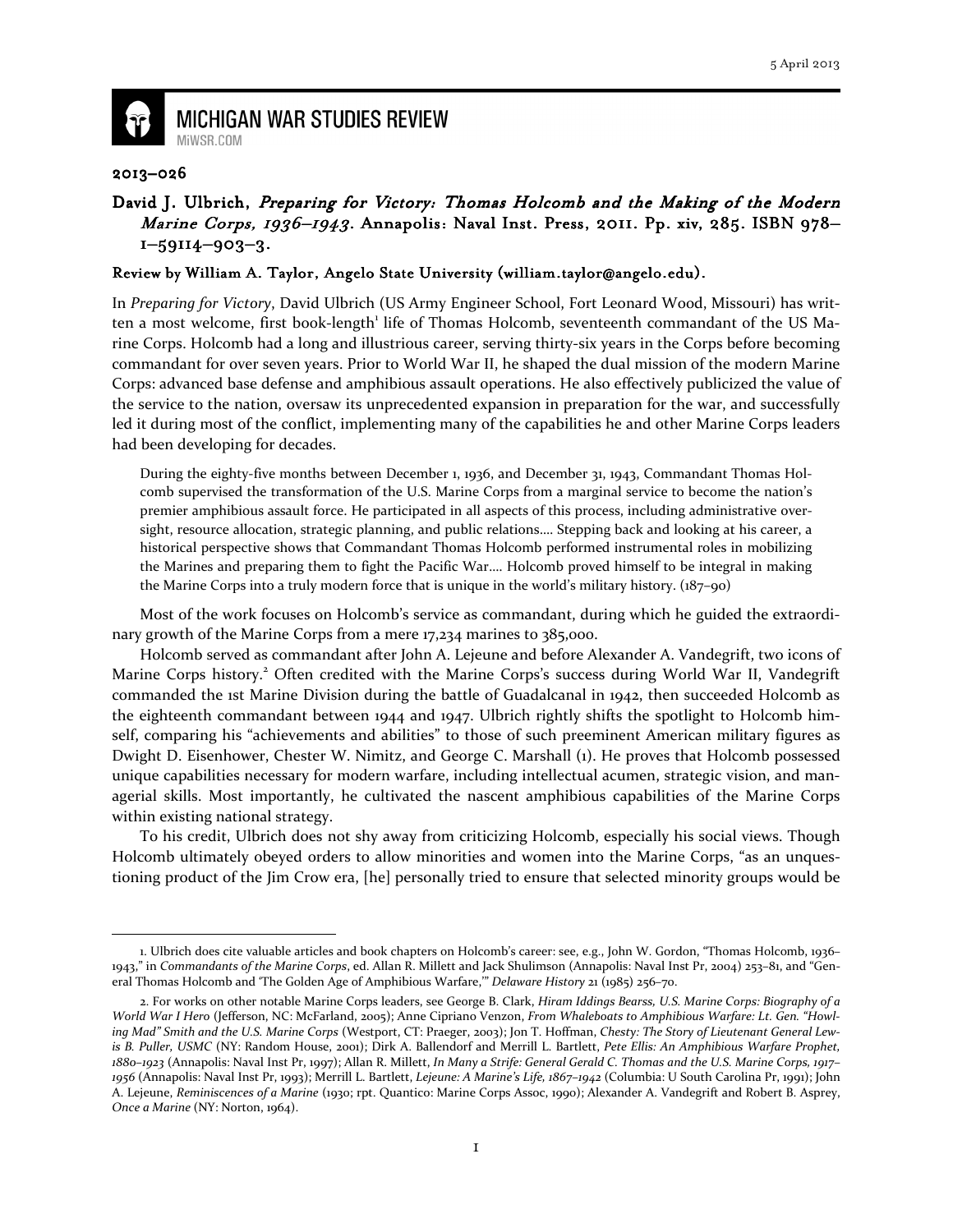barred from the Corps' ranks. The commandant believed these groups might lower the overall effectiveness of his service—which was composed mostly of Caucasian males"  $(\mu z)^3$ 

Ulbrich utilizes an impressive array of sources to support the work. He delves deeply into primary materials from, for example, the Marine Corps University Archives Branch in Quantico, Virginia, and the National Archives and Records Administration facilities in Washington and College Park, Maryland. He also taps a vast collection of oral history interviews and transcriptions from senior officers, junior personnel, and family members familiar with Holcomb's life. These include Harold R. Stark (Chief of Naval Operations); Holcomb's aide-de-camp, Austin R. Brunelli; and his son, Franklin Holcomb. Ulbrich also uses papers and photographs donated by Holcomb's family to the Marine Corps Archives in 2006.

 Ulbrich's research extends beyond biography and military history to such disciplines as leadership and organizational theory, and social and cultural history. For instance, he applies the work of political scientist Fred I. Greenstein, classical organizational theorists Max Weber and Chester Bernard, and sociologist Morris Janowitz to investigate exactly what made Holcomb such a brilliant leader.

Preparing for Victory comprises three main sections consisting of seven chapters. Ulbrich first details Holcomb's impressive thirty-six-year Marine Corps career before he became commandant. He served with the Legation Guard in Beijing and, during World War I, commanded the 2nd Battalion, 6th Marine Regiment in France at such storied battles as Belleau Wood, Château-Thierry, and Soissons. He was awarded the Navy Cross, the Silver Star, the Purple Heart, and (twice) the French Croix de Guerre. After the war, he served in various important posts, gaining indispensable organizational skills at Marine Headquarters in Washington. Each of these tours of duty prepared him to succeed later as commandant.

Ulbrich next analyzes Holcomb's prewar experiences as commandant. During the interwar period, the Marine Corps faced significant challenges, both internal and external. Budget cuts were the norm and manpower was sparse: "New York City's Police Department contained more personnel than did the tiny Marine Corps" (38). President Roosevelt selected Holcomb over eight more senior Marine officers to become commandant.

Holcomb overcame some initial obstacles through his shrewd use of publicity. On 1 July 1941, he established the Marine Corps Division of Public Relations; this expanded, streamlined, and formalized the Corps's existing public relations capabilities to communicate more effectively to the nation both its mission and value. These measures also enhanced the Corps's image among members of Congress and the Roosevelt administration. Holcomb graced the cover of Time magazine (11 November 1940); inside, a lengthy article, "Holcomb of the Marines," discussed many of the changes he had made as commandant.

 Ulbrich next explores Holcomb's experiences as commandant during the first two years of World War II. Following the Japanese attack on Pearl Harbor, he had to adapt to a new role for himself as commandant and the Marine Corps as an organization. Mobilization was paramount. Between December 1941 and June 1942, the Corps grew to an unprecedented size. Holcomb now had to implement the major changes in strategy, doctrine, training, force structure, and equipment that he had initiated in peacetime. Guadalcanal (July 1942 to February 1943) was the "first big test" for Holcomb and the revamped Corps (129). Throughout, he worked closely with Vandegrift, the senior Marine commander in the field, even personally visiting the island on 21 October 1942. Ulbrich concludes with an account of Holcomb's preparation for the transition to a new commandant, who would assume the post following his retirement in December 1943.

The book's final chapter serves as epilogue: Ulbrich vividly recounts Holcomb's career after the Marine Corps, when he served in the diplomatic corps as US minister to the Union of South Africa (1944–48). He eventually retired from public service, spending time on his farm and caring for his wife Beatrice, who suffered from recurrent health problems.

 $\overline{\phantom{0}}$ 

<sup>3.</sup> On minorities and women in the Marine Corps, see Ronald K. Culp, The First Black United States Marines: The Men of Montford Point, 1942–1946 (Jefferson, NC: McFarland, 2007); Melton A. McLaurin, The Marines of Montford Point: America's First Black Marines (Chapel Hill: U North Carolina Pr, 2007); Jean Ebbert and Marie-Beth Hall, The First, the Few, the Forgotten: Navy and Marine Corps Women in World War I (Annapolis: Naval Inst Pr, 2002); Peter A. Soderbergh, Women Marines in the Korean War Era (Westport, CT: Praeger, 1994), and Women Marines: The World War II Era (Westport, CT: Praeger, 1992).